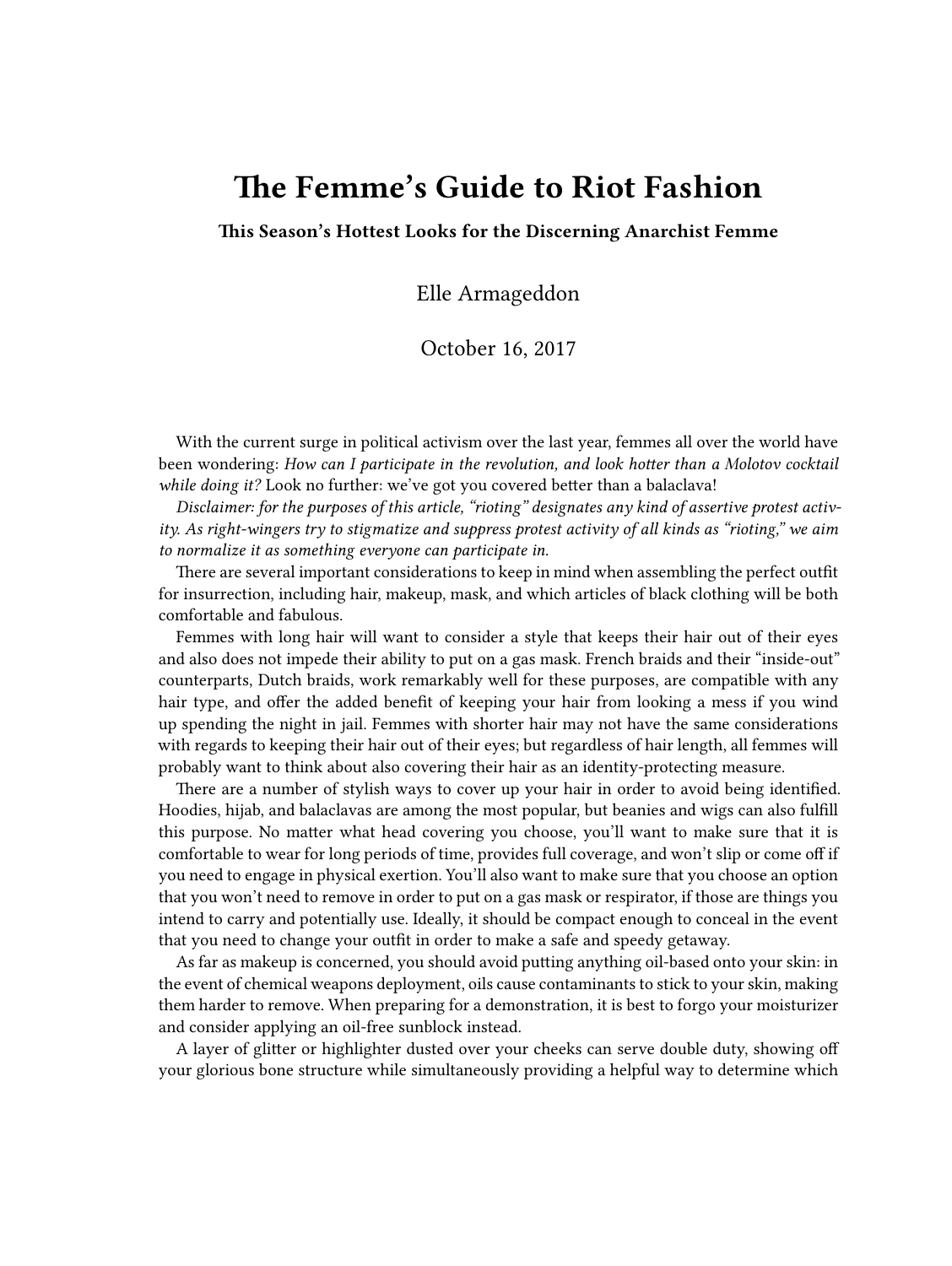side of your bandanna was in contact with your face and which side is saturated in tear gas particulate. For a finishing touch, a layer of your favorite waterproof mascara can help make your gorgeous eyes really pop behind your mask. If it will stand up to a breakup or watching *Casablanca,* it will probably stand up to tear gas and liquid antacid and water.

When choosing a mask, you'll want to select for a few different factors: it should be comfortable to wear for long periods of time, provide full facial coverage, be a tight enough weave to serve as a barrier between chemical weapons and your respiratory system, and also be cute as heck. While a standard black balaclava or bandanna will probably suffice, you may want to consider layering a few different masks on top of each other for effect. For example, a balaclava can provide anonymity while not inhibiting your gas mask or respirator from sealing properly around your nose and mouth, and a black bandanna on top of it can both help you blend in as well as help to better conceal the contours of your face. More layers means more looks, which gives you more options in the streets—so long as you don't overheat!

If you're feeling fancy, a lightweight glitter bandanna can be worn over the top of everything, sending the message that those who would sacrifice fashion for security deserve neither and will lose both. As an added bonus, a glitter bandanna or other "cute" facial covering can help de-stigmatize masking up by making you look less intimidating and more approachable, thus reducing the risk of some spineless liberal making a grab for your face.

Now that we've got hair, makeup, and masking sorted out, it's time to talk about riot fashion from the neck down. You'll want to choose an outfit that allows you to blend into the crowd around you, doesn't restrict your movement, and, most importantly, covers distinguishing features such as scars, birthmarks and freckles, piercings, and tattoos. It is a generally good idea to wear a lightweight, full-coverage under-layer and additional layers over it as needed, both for insulation and in order to conceal your identity.

When selecting your wardrobe, make sure to choose pieces of clothing that allow you to bend, kneel, run, jump, reach, and climb, and that also make you feel good about yourself. Confidence is a key element of both style and riot safety. It is also worth keeping in mind that organic materials (like cotton and wool) will absorb chemical contaminants, while synthetic materials (like nylon) will help keep your body insulated and provide a better barrier between pepper spray and your skin, but will melt if they come into contact with something hot such as a tear gas canister. As a strong, fierce femme, you shouldn't feel forced to choose between the two. Instead, consider layering as a way to get the best of both worlds, and remember: black is a universally-flattering color for all body types and skin tones!

In any ensemble, it's important to think about the lines of your outfit. In form-fitting clothes, you run less risk of being grabbed by adversaries or getting stuck on fences, while looser-fitting clothes are better for concealing your body type and protecting your privacy. Neither choice is inherently better; both involve advantages and disadvantages. The important thing is to choose what feels good to you.

Now, every fabulous femme knows, shoes make or break an outfit—and riot fashion is no exception! As with the rest of your ensemble, you're going to want to choose footwear that is comfortable and easy to move in. Contrary to other scenarios, you'll want to select for function over form, and choose a pair of shoes which do not make you stand out from the crowd. Days (and nights) in the streets can be long; you are a gorgeous creature who deserves to treat yourself, so you may want to consider springing for squishy, supportive insoles for your steel-toed combat boots if you decide go that route. Alternatively, you could wear sneakers, which don't provide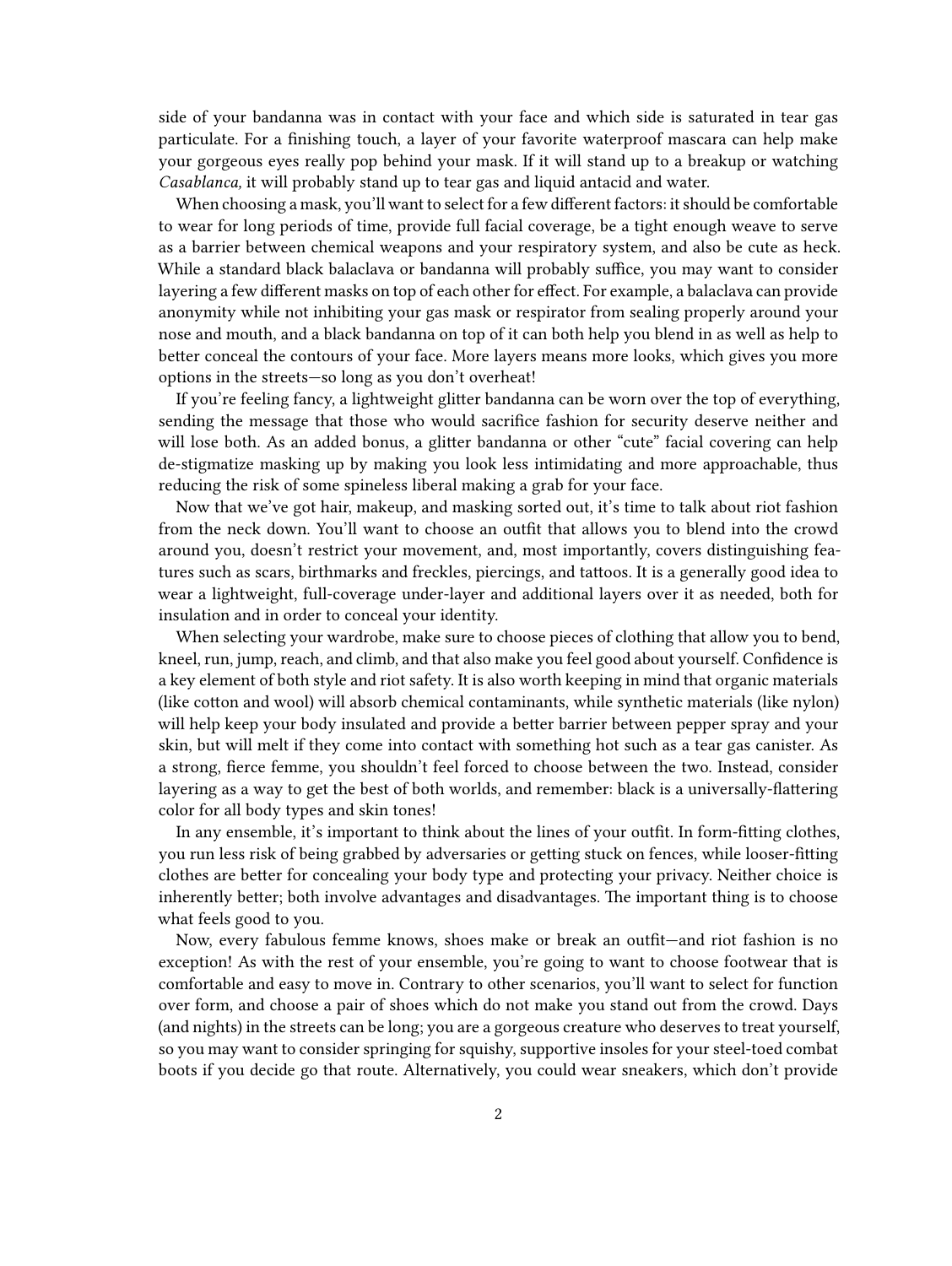quite as much foot protection or ankle support but are easier to run and climb in. Depending on your risk level, it may even be worthwhile to designate a pair of shoes solely for rioting and never wear them for any other purpose. In that case, you might choose to keep them in someone else's house.

You'll also want to think about accessorizing your riot-chic outfit for maximum style. Jewelry is usually a bad idea, but gloves are a GREAT idea, and you can always add a black backpack, black flag, or both to finish off your look. An umbrella can be useful for obscuring your identity or blocking chemical weapons spray, and you could also consider something like a utility belt for supplies you need quick, easy access to, whether that means spare bandannas for femmes less prepared than you, first-aid supplies, snacks for your comrades, or an emergency glitter supply. Another timeless and essential accessory for the fashionable riot femme is a bottle of liquid antacid and water, which can help counteract the effects of tear gas and pepper spray.

For femmes who wear corrective lenses, it is important to remember that contact lenses can trap chemical contaminants against your eyes, causing lasting damage. That said, glasses are often a very distinctive feature and may risk exposing your identity; you also don't want to risk getting them shattered right in front of your eyes. A potential workaround for this is to wear contact lenses, and then cover your eyes with some sort of protective goggles—ski goggles, for example—to preserve your privacy without risking long-term eye damage.

If you're interested in stepping up your accessory game and adding a gas mask or respirator to your ensemble, you'll want to choose one that fits snugly around your nose and mouth, seals appropriately, and has a filtration rating appropriate for your needs. For most scenarios, an N95 rating should be sufficient; but if you're anticipating exposure to pepper spray, specifically, or if you are asthmatic or otherwise especially sensitive to chemical contaminants, you may want to consider an R- or P100-rated filter instead. Bearded femmes should consider shaving a day or two before the action (but not on the day of, as you do not want tear gas or pepper spray to get into tiny cuts where your facial hair used to be!), as gas masks and respirators do not properly seal over hair. Some femmes do have success with using a balaclava to mitigate this problem, but others report no added benefit from this tactic.

Whatever you decide to wear to your next action, the most important part of throwing down on the front lines is the comrades you make along the way. Get yourself a crew of other badass riot femmes, watch each other's backs as you serve up stunning looks beyond the barricades, and remember: always anti-fascist, never anti-fashion!

*Author's Note: The repeated use of the word "femme" throughout this piece is deliberate. "Femme" should not be read as synonymous with "woman." "Femme" is a queer identity, and is gender nonspecific. This piece is not written for an audience of women, but rather by a nonbinary femme, for femmes of all genders. The advice shared in this article is the result of several years of experience on the front lines of heated street demonstrations, and is meant to help counteract the pervasive narrative that black bloc tactics are employed exclusively by cisgender, heterosexual men. Even within radical discourse, femmes' contributions to militant action are consistently erased, while we are pigeonholed into doing the bulk of support labor. The best practices shared here are couched in satire and tongue-in-cheek humor, and are a direct effort at reclaiming the space femmes consistently hold on the front lines of the struggle.*